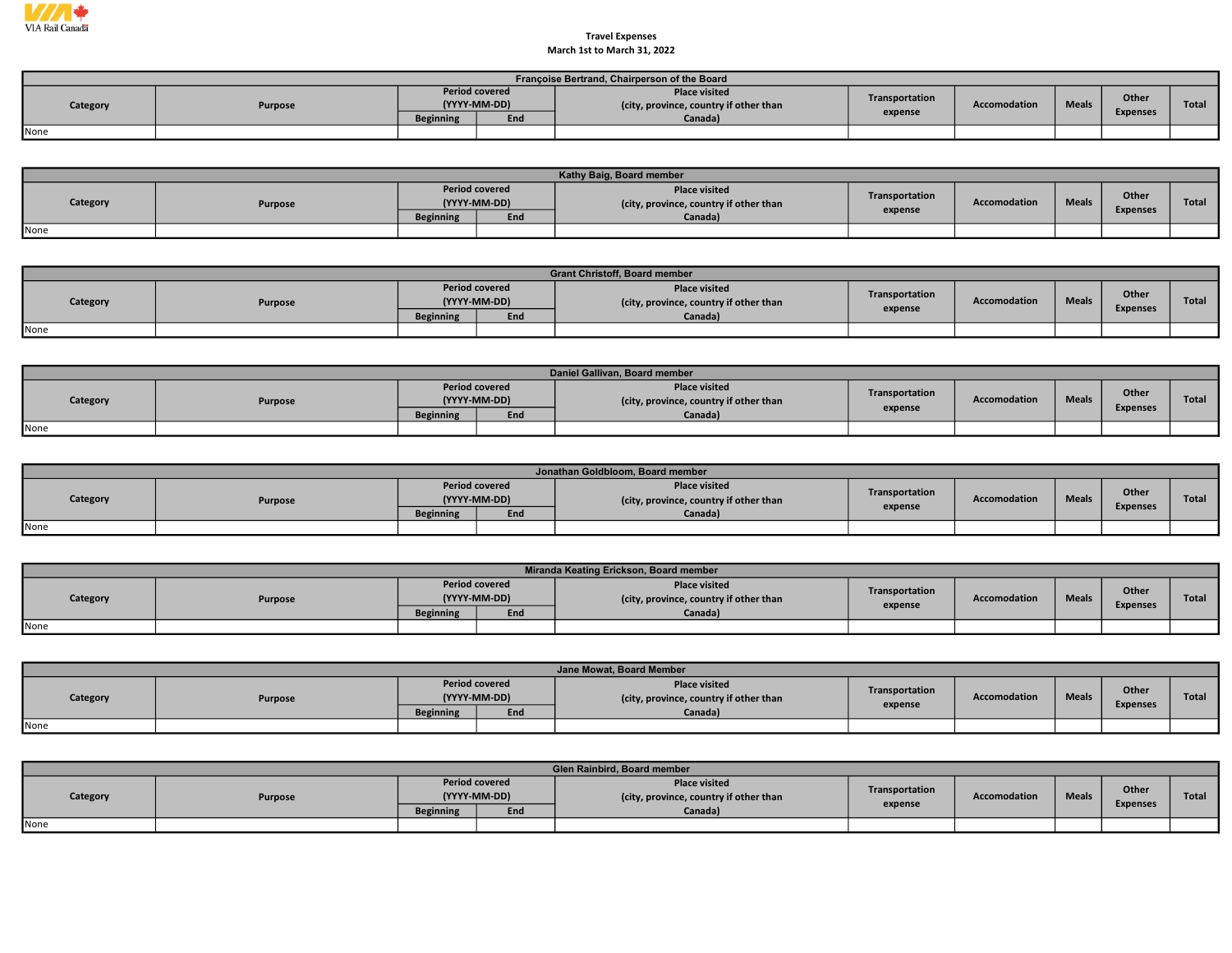

## Travel Expenses March 1st to March 31, 2022

| Gail Louise Stephens, Board member |         |                                       |     |                                                                |                |                     |              |                 |       |  |  |  |
|------------------------------------|---------|---------------------------------------|-----|----------------------------------------------------------------|----------------|---------------------|--------------|-----------------|-------|--|--|--|
| Category                           | Purpose | <b>Period covered</b><br>(YYYY-MM-DD) |     | <b>Place visited</b><br>(city, province, country if other than | Transportation | <b>Accomodation</b> | <b>Meals</b> | Other           | Total |  |  |  |
|                                    |         | <b>Beginning</b>                      | End | Canada)                                                        | expense        |                     |              | <b>Expenses</b> |       |  |  |  |
| None                               |         |                                       |     |                                                                |                |                     |              |                 |       |  |  |  |

| <b>Kenneth Tan. Board Member</b> |         |                                       |     |                                                                |                |              |              |                                 |              |  |  |  |  |
|----------------------------------|---------|---------------------------------------|-----|----------------------------------------------------------------|----------------|--------------|--------------|---------------------------------|--------------|--|--|--|--|
| Category                         | Purpose | <b>Period covered</b><br>(YYYY-MM-DD) |     | <b>Place visited</b><br>(city, province, country if other than | Transportation | Accomodation | <b>Meals</b> | <b>Other</b><br><b>Expenses</b> | <b>Total</b> |  |  |  |  |
|                                  |         | <b>Beginning</b>                      | End | Canada)                                                        | expense        |              |              |                                 |              |  |  |  |  |
| None                             |         |                                       |     |                                                                |                |              |              |                                 |              |  |  |  |  |

|          | Geneviève Tanguay, Board Member |                  |                                       |                                                                |                |              |              |                 |              |  |  |  |  |
|----------|---------------------------------|------------------|---------------------------------------|----------------------------------------------------------------|----------------|--------------|--------------|-----------------|--------------|--|--|--|--|
| Category | <b>Purpose</b>                  |                  | <b>Period covered</b><br>(YYYY-MM-DD) | <b>Place visited</b><br>(city, province, country if other than | Transportation | Accomodation | <b>Meals</b> | <b>Other</b>    | <b>Total</b> |  |  |  |  |
|          |                                 | <b>Beginning</b> | End                                   | Canada)                                                        | expense        |              |              | <b>Expenses</b> |              |  |  |  |  |
| None     |                                 |                  |                                       |                                                                |                |              |              |                 |              |  |  |  |  |

| Vianne Timmons, Board Member |         |                                       |     |                                                               |                |                     |              |                 |       |  |  |  |
|------------------------------|---------|---------------------------------------|-----|---------------------------------------------------------------|----------------|---------------------|--------------|-----------------|-------|--|--|--|
| Category                     | Purpose | <b>Period covered</b><br>(YYYY-MM-DD) |     | <b>Place visited</b><br>city, province, country if other than | Transportation | <b>Accomodation</b> | <b>Meals</b> | Other           | Total |  |  |  |
|                              |         | <b>Beginning</b>                      | End | Canada)                                                       | expense        |                     |              | <b>Expenses</b> |       |  |  |  |
| None                         |         |                                       |     |                                                               |                |                     |              |                 |       |  |  |  |

|          | <b>Cynthia Garneau, President and Chief Executive Officer</b> |                  |                                       |                                                                |                           |                     |              |                          |       |  |  |  |  |
|----------|---------------------------------------------------------------|------------------|---------------------------------------|----------------------------------------------------------------|---------------------------|---------------------|--------------|--------------------------|-------|--|--|--|--|
| Category | Purpose                                                       |                  | <b>Period covered</b><br>(YYYY-MM-DD) | <b>Place visited</b><br>(city, province, country if other than | Transportation<br>expense | <b>Accomodation</b> | <b>Meals</b> | Other<br><b>Expenses</b> | Total |  |  |  |  |
|          |                                                               | <b>Beginning</b> | End                                   | Canada)                                                        |                           |                     |              |                          |       |  |  |  |  |
| None     |                                                               |                  |                                       |                                                                |                           |                     |              |                          |       |  |  |  |  |

|          | Danielle Boisvert, Vice President, Corporate Controller |                  |                                       |                                                                |                           |              |              |                          |       |  |  |  |  |  |
|----------|---------------------------------------------------------|------------------|---------------------------------------|----------------------------------------------------------------|---------------------------|--------------|--------------|--------------------------|-------|--|--|--|--|--|
| Category | Purpose                                                 |                  | <b>Period covered</b><br>(YYYY-MM-DD) | <b>Place visited</b><br>(city, province, country if other than | Transportation<br>expense | Accomodation | <b>Meals</b> | Other<br><b>Expenses</b> | Total |  |  |  |  |  |
|          |                                                         | <b>Beginning</b> | End                                   | Canada)                                                        |                           |              |              |                          |       |  |  |  |  |  |
| None     |                                                         |                  |                                       |                                                                |                           |              |              |                          |       |  |  |  |  |  |

|                               | André Bouchard, Vice-president, Mechanical Services |                                       |            |                                                                |                |                     |              |                 |              |  |  |  |
|-------------------------------|-----------------------------------------------------|---------------------------------------|------------|----------------------------------------------------------------|----------------|---------------------|--------------|-----------------|--------------|--|--|--|
| Category                      | Purpose                                             | <b>Period covered</b><br>(YYYY-MM-DD) |            | <b>Place visited</b><br>(city, province, country if other than | Transportation | <b>Accomodation</b> | <b>Meals</b> | Other           | <b>Total</b> |  |  |  |
|                               |                                                     | <b>Beginning</b>                      | End        | Canada)                                                        | expense        |                     |              | <b>Expenses</b> |              |  |  |  |
| <b>Operational Activities</b> | Meeting with employees                              | 2022-02-28                            | 2022-03-04 | Toronto (ON), Winnipeg (MB), Vancouver (BC)                    | \$3 229        | \$800               | \$259        | sol             | \$4 288      |  |  |  |

|          | Bruno Cacciola, Chief, Business Transformation Officer (starting November 15, 2021) |                  |                                       |                                                                |                |                     |              |                 |       |  |  |  |
|----------|-------------------------------------------------------------------------------------|------------------|---------------------------------------|----------------------------------------------------------------|----------------|---------------------|--------------|-----------------|-------|--|--|--|
| Category | Purpose                                                                             |                  | <b>Period covered</b><br>(YYYY-MM-DD) | <b>Place visited</b><br>(city, province, country if other than | Transportation | <b>Accomodation</b> | <b>Meals</b> | Other           | Total |  |  |  |
|          |                                                                                     | <b>Beginning</b> | End                                   | Canada)                                                        | expense        |                     |              | <b>Expenses</b> |       |  |  |  |
| None     |                                                                                     |                  |                                       |                                                                |                |                     |              |                 |       |  |  |  |

|          | Marie-Claude Cardin, Chief Financial Officer |                  |                                              |                                                                           |                           |              |              |                          |              |  |  |  |
|----------|----------------------------------------------|------------------|----------------------------------------------|---------------------------------------------------------------------------|---------------------------|--------------|--------------|--------------------------|--------------|--|--|--|
| Category | Purpose                                      | <b>Beginning</b> | <b>Period covered</b><br>(YYYY-MM-DD)<br>End | <b>Place visited</b><br>(city, province, country if other than<br>Canada) | Transportation<br>expense | Accomodation | <b>Meals</b> | Other<br><b>Expenses</b> | <b>Total</b> |  |  |  |
| None     |                                              |                  |                                              |                                                                           |                           |              |              |                          |              |  |  |  |